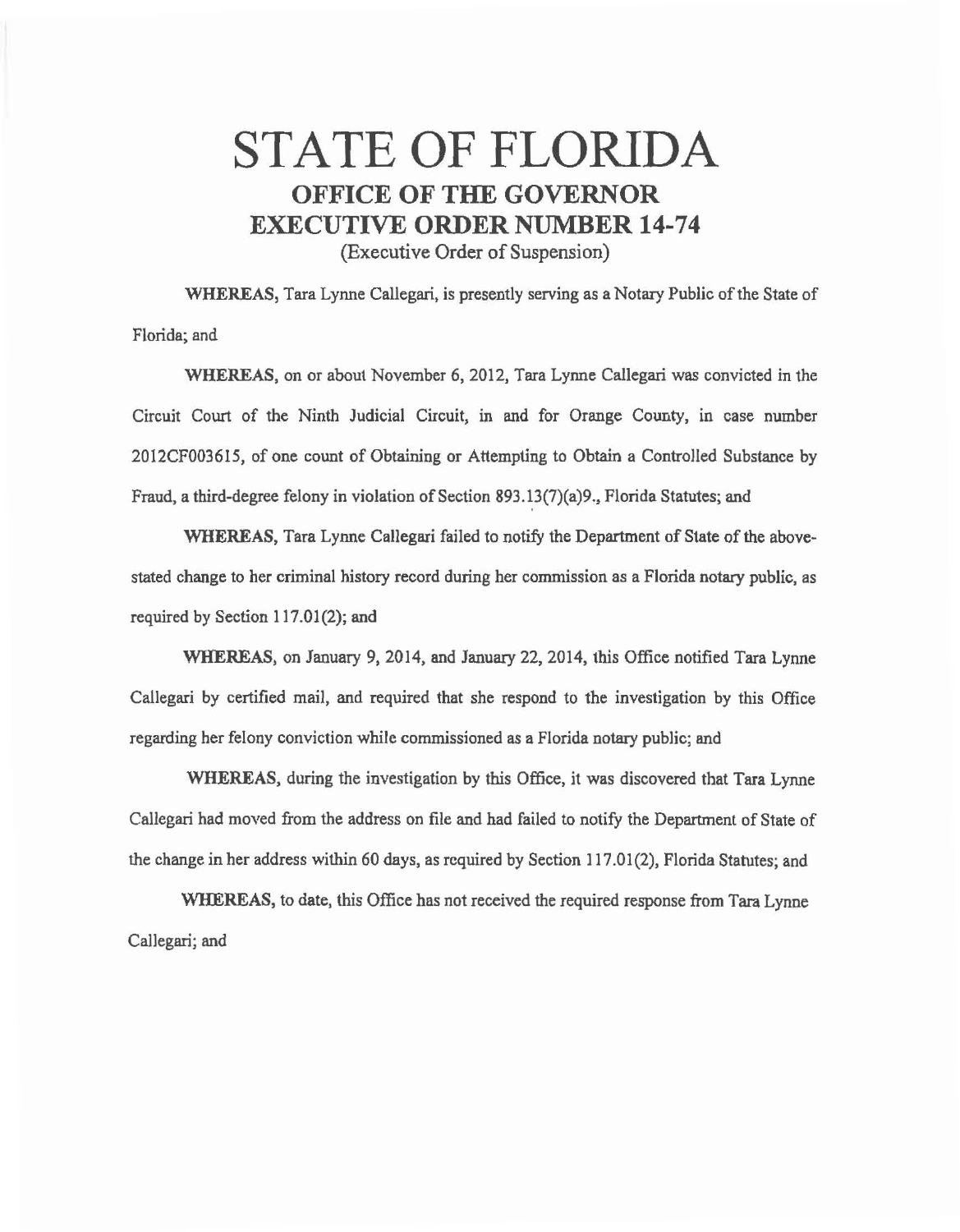WHEREAS, the Governor is authorized by Article IV, Section 7 of the Florida Constitution to suspend from office by executive order an appointed public official for the commission of a felony; and

WHEREAS, it is in the best interests of the citizens of the State of Florida that Tara Lynne Callegari be immediately suspended from the public office, which she now holds, upon the grounds set forth in this Executive Order;

NOW, THEREFORE, I, RICK SCOTT, Governor of Florida, pursuant to Article IV, Section 7 of the Florida Constitution and Section 117.01(4), Florida Statutes, find and state as follows:

- A. Tara Lynne Callegari is a duly appointed Notary Public of the State of Florida, pursuant to Section 117.01, Florida Statutes.
- B. Tara Lynne Callegari is commissioned as a Florida notary public from January 10, 2011, through January 9, 2015.
- C. Tara Lynne Callegari was convicted of a felony in Orange County in 2012, while commissioned as a Florida notary public.
- D. Tara Lynne Callegari failed to notify the Department of State of the change to her criminal history record following her felony conviction in Orange County in 2012, as required by Section 117.01(2), Florida Statutes.
- E. Tara Lynne Callegari failed to notify the Department of State within 60 days of her change of address, in violation of Section 117.01(2), Florida Statutes.
- F. Tara Lynne Callegari refused to cooperate or respond to an investigation of notary misconduct by the Executive Office of the Governor, as required by Section I 17.01(4)(c), Florida Statutes.